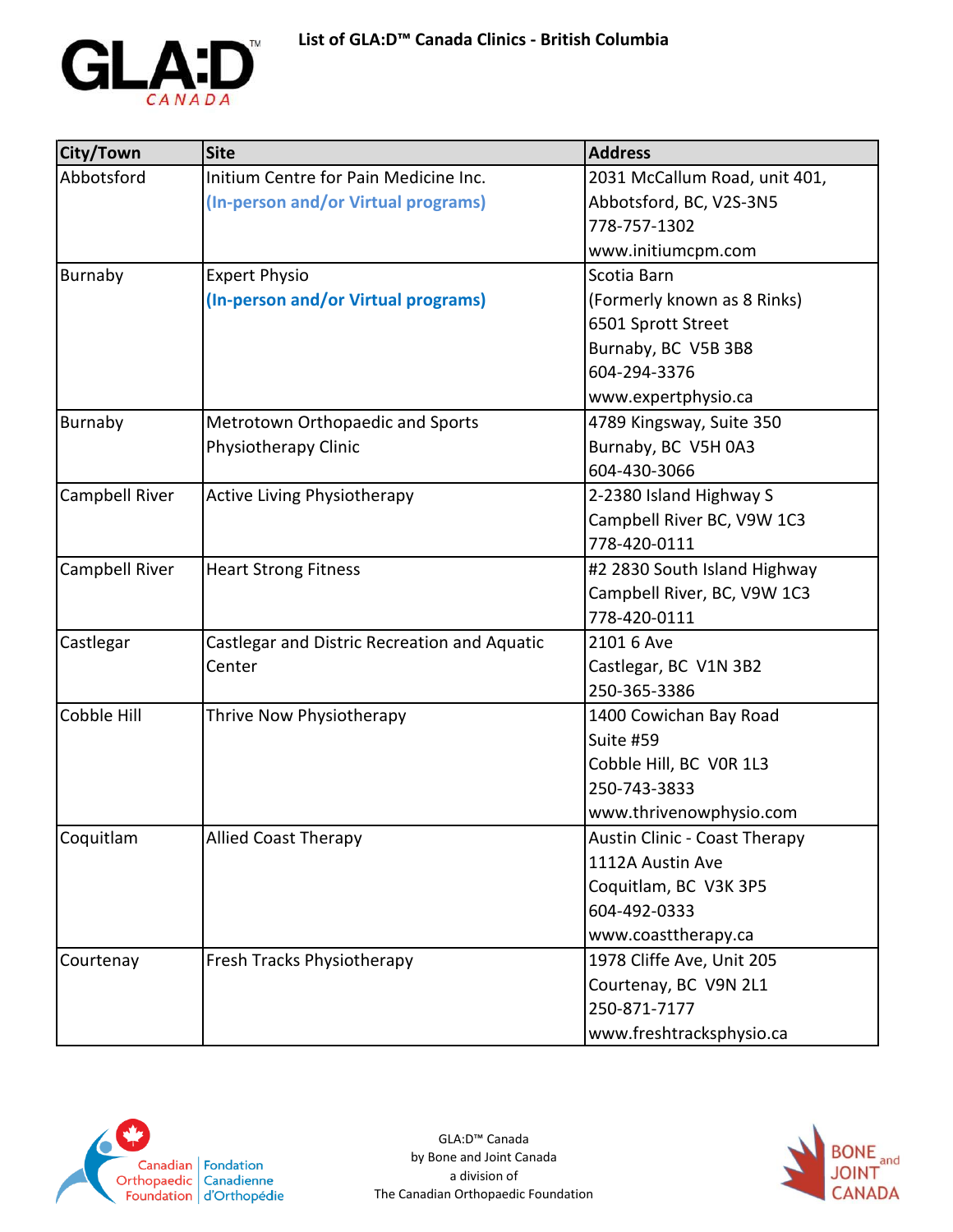

| City/Town     | <b>Site</b>                                    | <b>Address</b>                        |
|---------------|------------------------------------------------|---------------------------------------|
| Courtenay     | The Joint Physiotherapy + Sports Injury Centre | Unit D 310 8th St.                    |
|               |                                                | Courtenay, BC V9N 1N3                 |
|               |                                                | 250-331-1200                          |
| Cranbrook     | Kootenay Therapy Center                        | 1311 2nd Street N                     |
|               |                                                | Suite 260                             |
|               |                                                | Cranbrook, BC V1C 3L1                 |
|               |                                                | 250-426-4629                          |
|               |                                                | www.kootenaytherapycenter.com         |
| Creston       | <b>Full Circle Physiotherapy</b>               | <b>Creston and District Community</b> |
|               |                                                | Complex                               |
|               |                                                | 312 19th Avenue North                 |
|               |                                                | Creston, BC V0B 1G0                   |
|               |                                                | 250-428-7127                          |
| Delta         | Ladner Village Physiotherapy                   | 4841 Delta St                         |
|               | (In-person and/or Virtual programs)            | Suite 105                             |
|               |                                                | Delta, BC V4K 2T9                     |
|               |                                                | 778-630-8800                          |
|               |                                                | www.ladnervillagephysio.com           |
| Delta         | Sungod Sports + Orthopaedic Physiotherapy      | <b>Sungod Recreation Centre</b>       |
|               | Clinics                                        | 7815 112th Street                     |
|               |                                                | Suite 101                             |
|               |                                                | Delta, BC V4C 4V9                     |
|               |                                                | 604-590-3100                          |
|               |                                                | www.sungodphysio.com                  |
| Delta         | Sungod Sports + Orthopaedic Physiotherapy      | <b>Tsawwassen Springs Clubhouse</b>   |
|               | Clinics                                        | 130 - 5133 Springs Blvd               |
|               |                                                | Delta, BC V4M 0A6                     |
|               |                                                | 604-943-5533                          |
|               |                                                | www.sungodphysio.com                  |
| Fort St. John | Freedom Physiotherapy                          | 10031 100 Street                      |
|               |                                                | Fort St. John BC, V1J 3Y5             |
|               |                                                | 250-785-1304                          |
| Gibsons       | <b>Coastline Health and Performance</b>        | 641 Mahan Rd #104,                    |
|               | (In-person and/or Virtual programs)            | Gibsons, BC, VON 1V8                  |



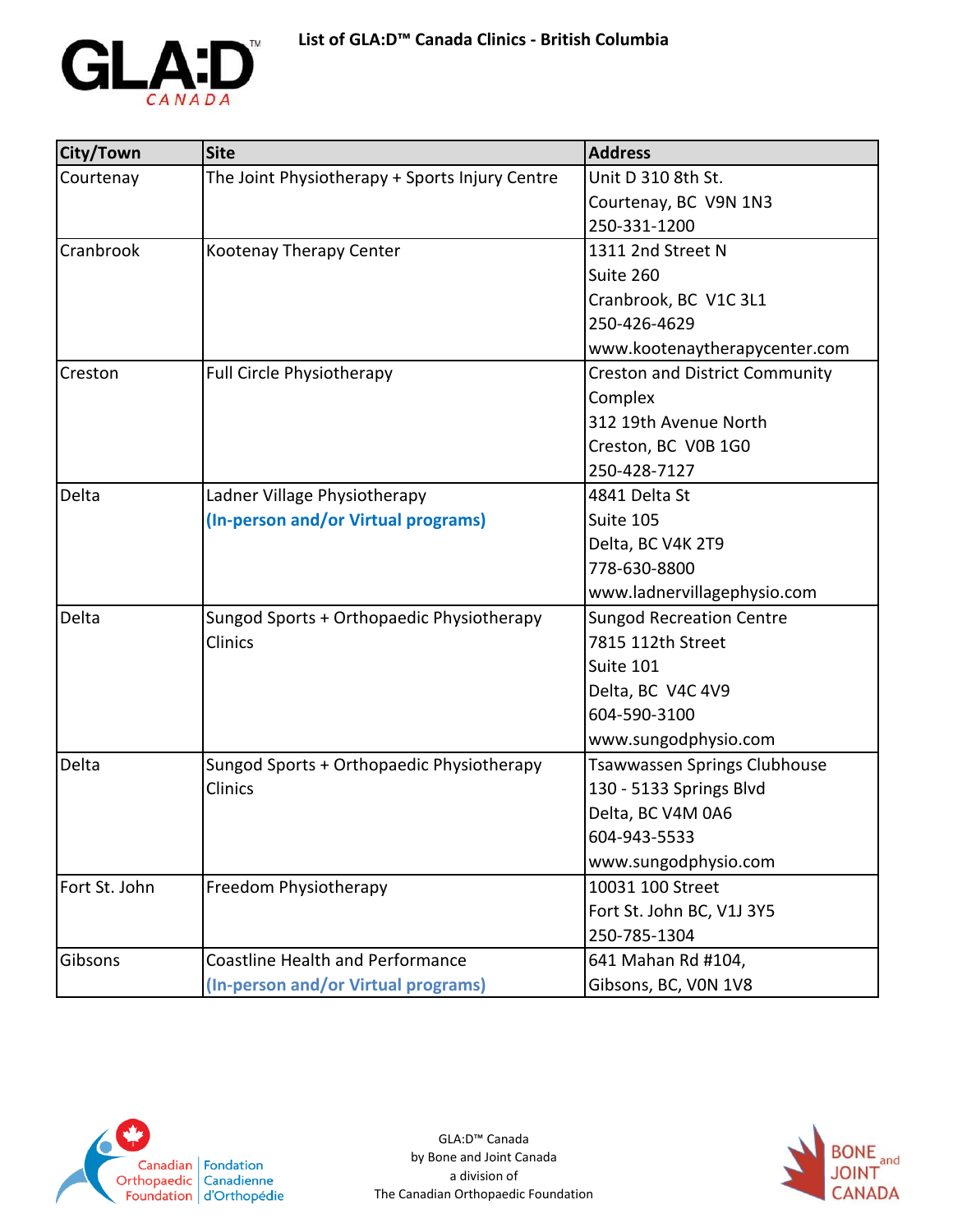

| City/Town       | <b>Site</b>                                  | <b>Address</b>                           |
|-----------------|----------------------------------------------|------------------------------------------|
| Invermere       | Premier Physio                               | 503 7th Ave, Suite 1                     |
|                 | (In-person and/or Virtual programs)          | Invermere, BC V0A 1K0                    |
|                 |                                              | 250-412-5059                             |
|                 |                                              | www.premierphysioinvermere.com           |
| Kamloops        | <b>SMART Rehabilitation</b>                  | 1445 McGill Road, Suite 9                |
|                 |                                              | Kamloops BC V2C 6K7                      |
|                 |                                              | 1-833-294-5849, ext 1                    |
| Kelowna         | ThreeSixty Physiotherapy                     | 3330 Richter St, Suite 308               |
|                 |                                              | Kelowna, BC V1W 4V5                      |
|                 |                                              | 778-484-0360                             |
|                 |                                              | www.threesixtyphysio.ca                  |
| Kimberley       | Creekside Physiotherapy Clinic               | 417 Unit D, 304th Street                 |
|                 |                                              | Kimberley, BC V1A 3H4                    |
|                 |                                              | 250-427-2202                             |
| Ladysmith       | <b>Active Solutions Health + Sports</b>      | Frank Jameson Community Centre           |
|                 |                                              | 810 6th Avenue                           |
|                 |                                              | Ladysmith, BC V9G 1A2                    |
|                 |                                              | 250-924-4025                             |
|                 |                                              | www.activesolutionshealth.ca             |
| Langford        | Parkway Physiotherapy and Performance Centre | 2655 Sooke Road                          |
|                 |                                              | Langford, BC V9B 1Y3                     |
|                 |                                              | 250-478-7227                             |
| Mackenzie       | Azu Health Ltd                               | 577 Skeena Dr                            |
|                 |                                              | Mackenzie, BC V0J 2C0                    |
|                 |                                              | 250-997-3500                             |
| Nelson          | Solis Integrative Health Centre              | <b>Nelson District Community Complex</b> |
|                 |                                              | Multip-purpose room at NDCC              |
|                 |                                              | 305 Hall Street                          |
|                 |                                              | Nelson, BC V1L 5X4                       |
|                 |                                              | 778-774-7442                             |
|                 |                                              | www.solishealth.ca                       |
| North Vancouver | North Shore Sports Medicine - Brooksbank     | 104 -340 Brooksbank Ave                  |
|                 | (In-Person and/or Virtual programs)          | North Vancouver BC                       |
|                 |                                              | 604-973-0242                             |
|                 |                                              |                                          |



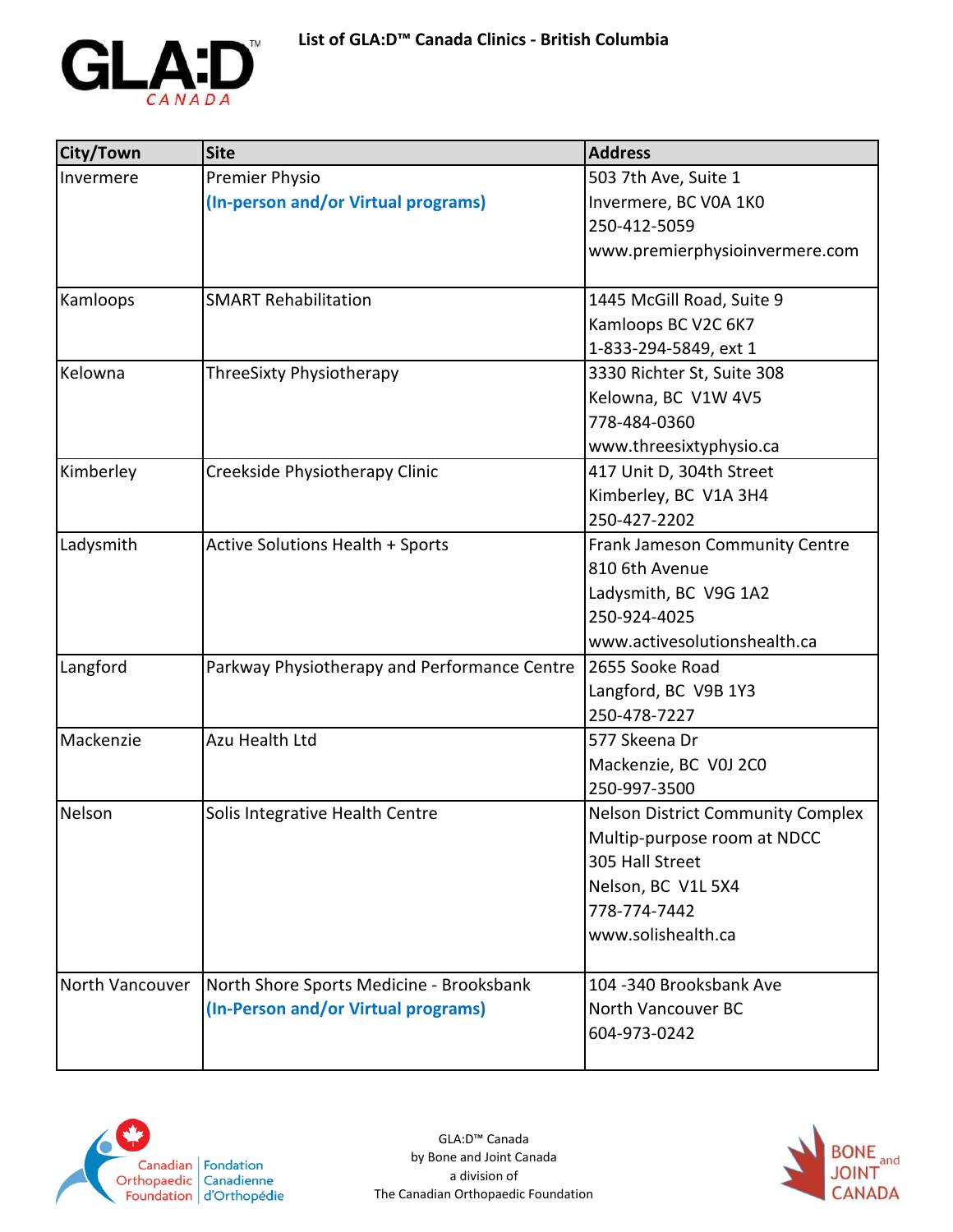

| City/Town      | <b>Site</b>                                       | <b>Address</b>                      |
|----------------|---------------------------------------------------|-------------------------------------|
| Oliver         | Oliver Physiotherapy Clinic                       | 471 Fairview Rd                     |
|                |                                                   | Oliver BC V0H 1T0                   |
|                |                                                   | 250-485-7124                        |
| Pender Island  | Mieke Truijen Physiotherapy Clinic                | Pender Island Elementary and        |
|                |                                                   | Secondary School, Shop Room         |
|                |                                                   | 5714 Canal Road                     |
|                |                                                   | Pender Island, BC VON 2M1           |
|                |                                                   | 250-629-9910                        |
| Port Alberni   | Port Alberni Physiotherapy Clinic                 | 4445 Gertrude St.                   |
|                | (In-person and/or Virtual programs)               | Port Alberni, B.C., V9Y 6J7         |
|                |                                                   | 250-723-5112                        |
|                |                                                   | http://www.portalberniphysiotherap  |
|                |                                                   | y.ca/                               |
| Port Coquitlam | Port Coquitlam Physiotherapy and Sports Injury    | <b>Hyde Creek Recreation Center</b> |
|                | <b>Clinic (In-person and/or Virtual programs)</b> | 1379 Laurier Aveneu                 |
|                |                                                   | Port Coquitlam, BC V3B 2B9          |
|                |                                                   | 604-945-6644                        |
|                |                                                   | www.portcoquitlamphysio.com         |
| Squamish       | <b>Elaho Medical Clinic</b>                       | 1337 Pemberton Ave                  |
|                |                                                   | Squamish, BC V8B 0R1                |
|                |                                                   | 604-892-5688                        |
|                |                                                   | www.elahoclinic.com                 |
| Squamish       | Lifemark Physiotherapy - Garibaldi Highlands      | 40258 Glenalder Place               |
|                |                                                   | Suite 114                           |
|                |                                                   | Squamish, BC V8B 0G2                |
|                |                                                   | 604-898-1009                        |
|                |                                                   | www.lifemark.ca                     |
| Squamish       | Physiofocus Squamish                              | 38150 Second Ave                    |
|                |                                                   | Squamish, BC A8B 0C4                |
|                |                                                   | 604-848-6281                        |
|                |                                                   | physiofocus.ca                      |
| Surrey         | ECB In-Home Physio (no physical location at this  | www.in-homephysio.ca                |
|                | time; providing in-home/mobile services)          | 778-708-8575                        |
|                |                                                   |                                     |



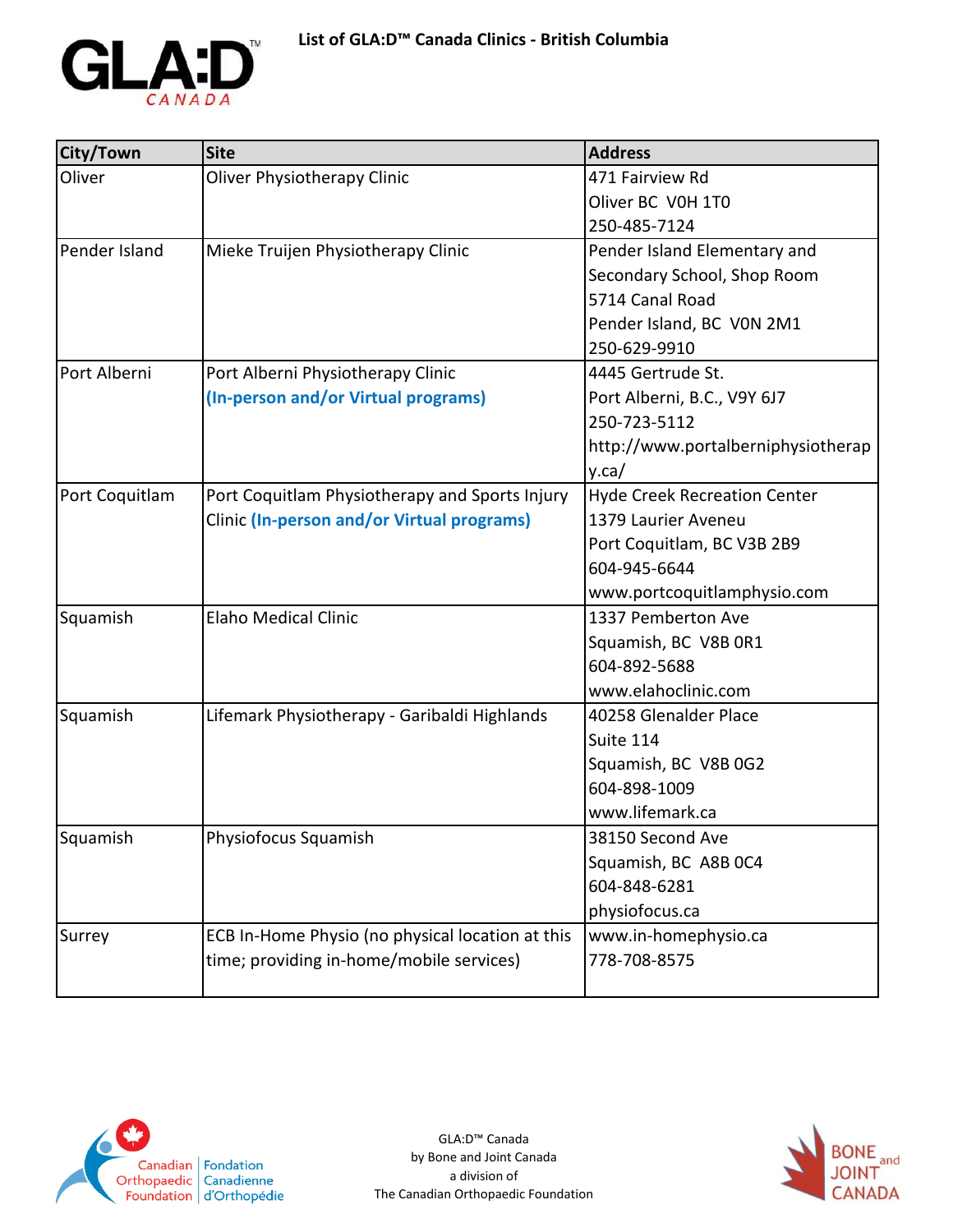

| City/Town      | <b>Site</b>                                 | <b>Address</b>               |
|----------------|---------------------------------------------|------------------------------|
| Qualicum Beach | Brightside Physiotherapy                    | 425 Mill Rd                  |
|                |                                             | Qualicum Beach, BC V9K 1J3   |
|                |                                             | (250) 752-8471               |
|                |                                             | www.brightsidephysio.com     |
| Vancouver      | Allan McGavin Sports Medicine Clinic        | 2553 Westbrook Mall,         |
|                | Pysiotherapy - Chan Gunn Pavillion (UBC)    | Vancouver, BC V6T 1Z3        |
|                |                                             | 604-822-6833                 |
|                |                                             | info@allanmcgavinphysio.com  |
|                |                                             | www.allanmcgavinphysio.com   |
| Vancouver      | Allan McGavin Sports Medicine Clinic        | 750 Pacific Blvd             |
|                | Pysiotherapy - Plaza of Nations (Vancouver) | <b>Unit B103</b>             |
|                |                                             | Vancouver, BC V6B 5E7        |
|                |                                             | plaza@allanmcgavinphysio.com |
|                |                                             | www.allanmcgavinphysio.com   |
| Vancouver      | <b>Burrard Physiotherapy</b>                | 1190 Hornby St., Suite 702   |
|                |                                             | Vancouver, BC V6Z 2K5        |
|                |                                             | 604-684-1640                 |
|                |                                             | www.burrardphysiotherapy.com |
|                |                                             |                              |
| Vancouver      | Canadian Pain & Regenerative Institute      | 1541 West Broadway           |
|                |                                             | Suite 301                    |
|                |                                             | Vancouver, BC V6J 1W7        |
|                |                                             | 604-260-4481                 |
|                |                                             | https://ww.cprihealth.ca     |
| Vancouver      | <b>Catch Physio and Wellness Clinic</b>     | <b>Renfrew Centre</b>        |
|                | (In-person and/or Virtual programs)         | 2880 Bradfield Court         |
|                |                                             | Vancouver, BC V5M 0E3        |
|                |                                             | 604-423-2880                 |
|                |                                             | www.catchwellness.ca         |
| Vancouver      | City Sports and Physiotherapy Clinic        | 890 West Pender Street       |
|                | (In-person and/or Virtual programs)         | Suite 420                    |
|                |                                             | Vancouver, BC V6C 1J9        |
|                |                                             | 604-606-1420                 |
| Vancouver      | Form Physiotherapy                          | 601 West Broadway Unit 16    |
|                |                                             | Vancouver, BC V5Z 4C2        |
|                |                                             | 604-708-4762                 |



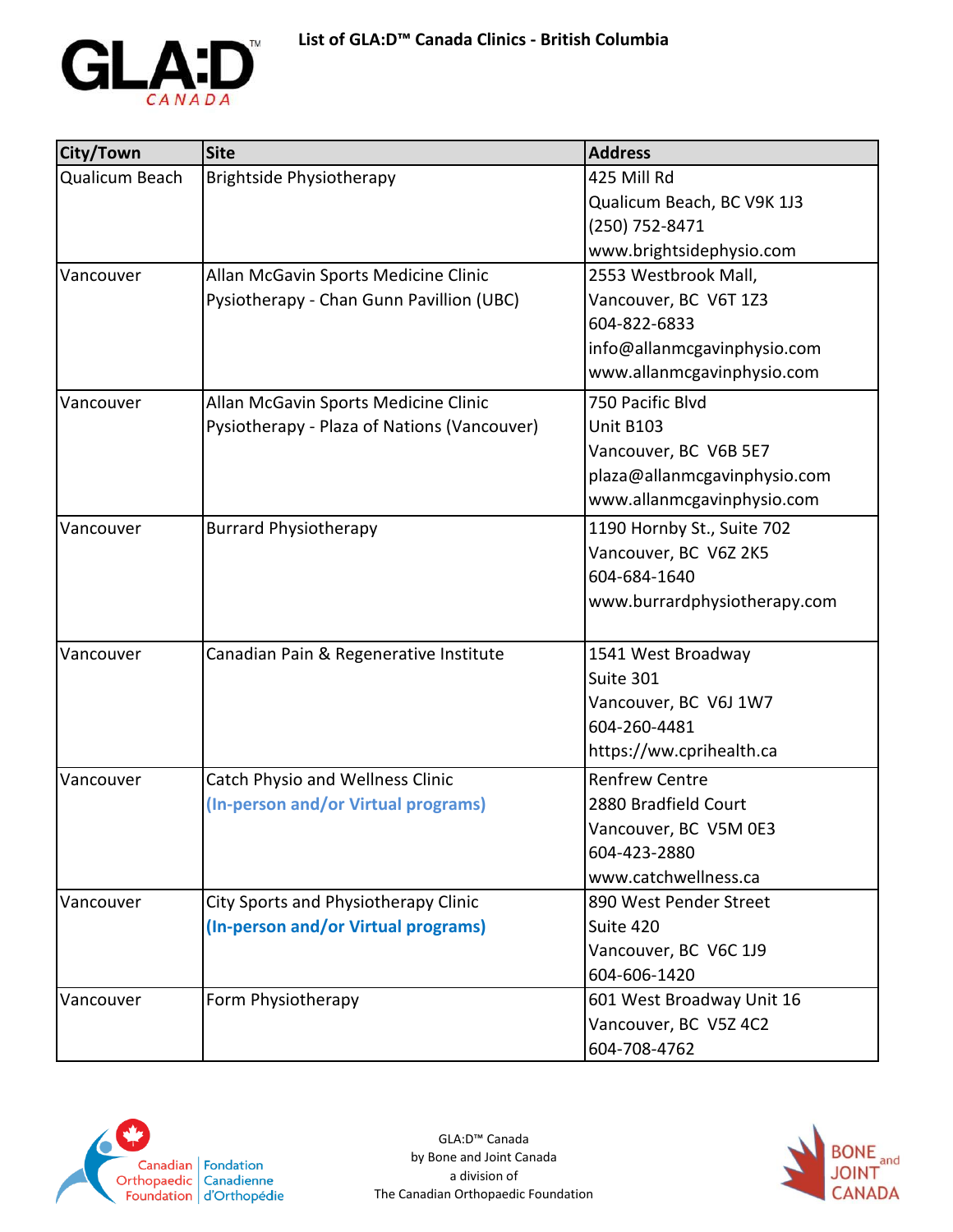

| City/Town | <b>Site</b>                                    | <b>Address</b>                     |
|-----------|------------------------------------------------|------------------------------------|
| Vancouver | Lifemark Physiotherapy - Keefer Place          | 181 Keefer Place                   |
|           |                                                | Vancouver, BC, V6B 6C1             |
|           |                                                | 604-687-5911                       |
|           |                                                | www.lifemark.ca                    |
| Vancouver | Myodetox Main                                  | 3418 Main St                       |
|           | (In-person and/or Virtual programs)            | Vancouver, BC V5V 3N2              |
|           |                                                | 604-558-3322                       |
|           |                                                | https://www.myodetox.com/location  |
|           |                                                | s/canada/vancouver-main/           |
| Vancouver | Tall Tree Physiotherapy & Helath Centre        | 956 Commercial Drive               |
|           |                                                | Vancouver, BC V5L 3W7              |
|           |                                                | 604-258-9186                       |
|           |                                                | www.talltreephysio.ca              |
| Vancouver | <b>Telus Health Care Centres</b>               | Nelson Square                      |
|           | (In-person and/or Virtual programs)            | 808 Nelson St, Suite 300           |
|           |                                                | Vancouver, BC V6Z 2H2              |
|           |                                                | 604-707-2273                       |
|           |                                                | https://www.telus.com/en/health/ca |
|           |                                                | re-centres                         |
| Vancouver | Treloar Physiotherapy Clinic                   | 595 West 8th Avenue                |
|           | (In-person and/or Virtual programs)            | Vancouver BC V5Z 0C4               |
|           |                                                | 604-875-6207                       |
| Vancouver | UBC Physical Therapy & Research Clinic         | <b>Friedman Building</b>           |
|           |                                                | Room 244                           |
|           |                                                | 2177 Wesbrook Mall                 |
|           |                                                | Vancouver, BC V6T 1Z3              |
|           |                                                | 604-827-6959                       |
|           |                                                | https://physioclinic.med.ubc.ca    |
| Vernon    | Priest Valley Physiotherapy and Rehabilitation | 3411 31st Avenue                   |
|           |                                                | Vernon, BC V1T 2H6                 |
|           |                                                | 250-549-2552                       |
| Victoria  | Lab Health Physio                              | Archie Browning Sports Centre      |
|           |                                                | 1151 Esquimalt Rd                  |
|           |                                                | Victoria, BC V9A 3N6               |
|           |                                                | 250-386-7254                       |
|           |                                                | www.labhealthphysio.ca             |